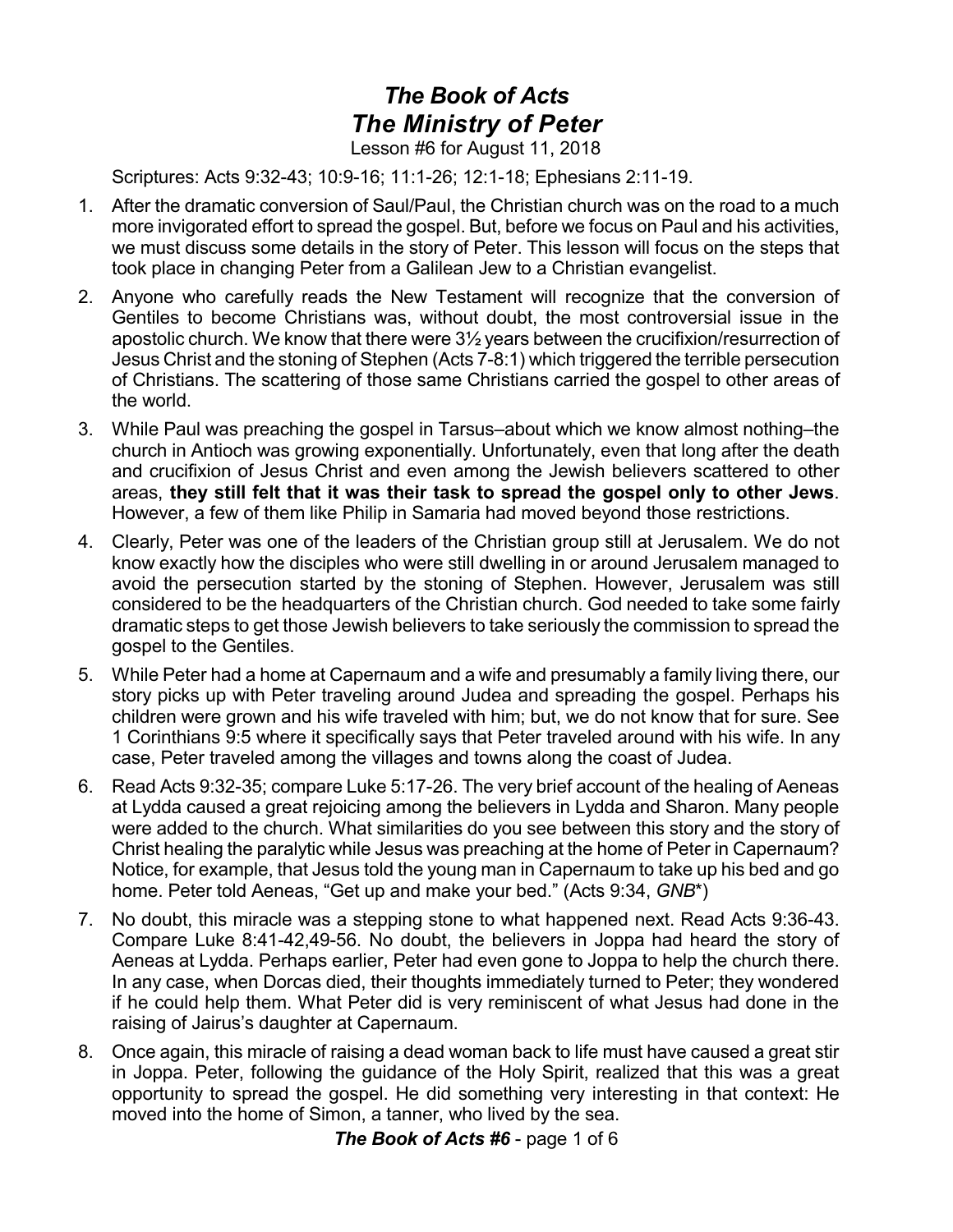- 9. For those who are familiar with the restrictions that God had placed on the Jews regarding dealing with dead creatures, one must realize that being a tanner and dealing, every day, with dead animals was a significant departure from the strict rules of Pharisaical Judaism.
- 10. Try to imagine what would happen in your community if either of these two miracles had taken place in your town or city. For example, what would happen if Jesus should appear one day and walk through a major hospital like Loma Linda University Health and heal everyone in the hospital. Given the general animosity toward Christianity, how would such an event be reported in the newspapers and on television? If everyone in the hospital was healed and went home, what would happen in that hospital over the next few days?
- 11. Why do we not see many miracles in our day? We have clear scriptural evidence of the fact that miracles will be performed as we approach the second coming of Jesus Christ. But, Ellen White warned us that the performance of miracles is not God's way of working right now because the Devil would try to duplicate them, and people would become even more confused. However, that is what will happen at the very end of time.
	- **John 20:24-29:** <sup>24</sup> One of the twelve disciples, Thomas (called the Twin), was not with them when Jesus came. <sup>25</sup>So the other disciples told him, "We have seen the Lord!"

Thomas said to them, "Unless I see the scars of the nails in his hands and put my finger on those scars and my hand in his side, I will not believe."

 $26$  A week later the disciples were together again indoors, and Thomas was with them. The doors were locked, but Jesus came and stood among them and said, "Peace be with you." <sup>27</sup>Then he said to Thomas, "Put your finger here, and look at my hands; then stretch out your hand and put it in my side. Stop your doubting, and believe!"

<sup>28</sup> Thomas answered him, "My Lord and my God!"

<sup>29</sup> Jesus said to him, "Do you believe because you see me? How happy are those who believe without seeing me!"—American Bible Society. (1992). *The Holy Bible: The Good News Translation*\*(2nd ed., Acts 20:24–29). New York: American Bible Society.

12. As we know, there are many people today who preach on major programs on television, claiming that they have the ability from Jesus Christ to heal the sick. Healing the sick is such a great way to get people's attention and to attract them to the gospel. Why doesn't God empower people to do that in our day? Why did Jesus say to Thomas: "Do you believe because you see me? How happy are those who believe without seeing me!" (John 20:29, *GNB*\*) How many people today would be Christians if each one demanded the evidence that Thomas demanded? What about us? Do we need that kind of evidence in order to believe? Don't we have sufficient evidence? Wouldn't miracles be a great attraction today?

> God never asks us to believe, without giving sufficient evidence upon which to base ourfaith. His existence, His character, the truthfulness of His word, are all established by testimony that appeals to our reason; and this testimony is abundant. Yet God has never removed the possibility of doubt. Our faith must rest upon evidence, not demonstration. Those who wish to doubt will have opportunity; while those who really desire to know the truth will find plenty of evidence on which to rest their faith.—Ellen G. White, *Steps to Christ*\* 105.2.

13. God had gradually convinced Peter that not all of the Pharisaical restrictions that he had grown up with were necessary for a Christian evangelist. As we noted, Peter was staying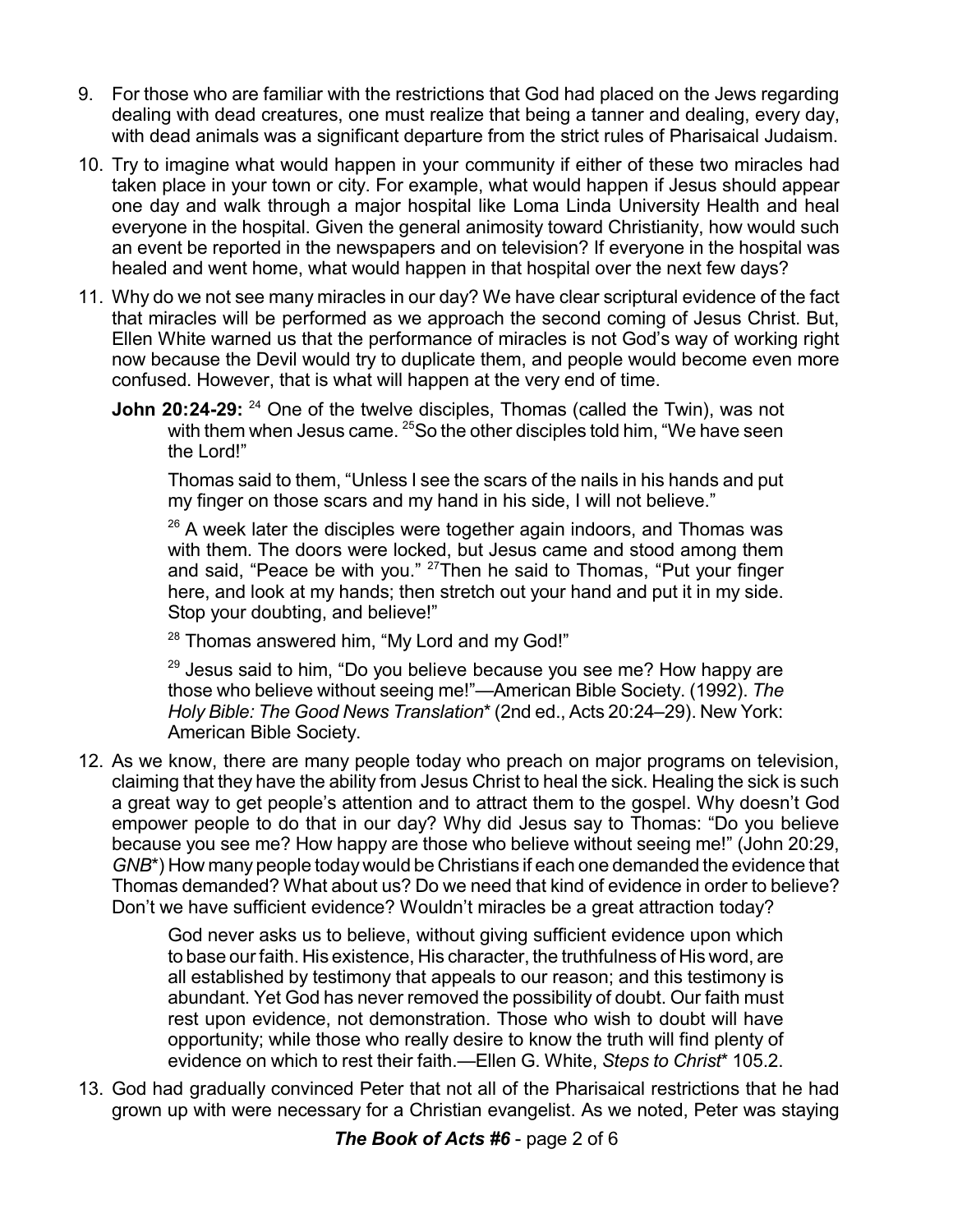with a tanner on the coast at Joppa. Apparently, God was ready then to make His next big move in trying to get the gospel to the Gentiles.

- 14. Read Acts 10:1-48. This incredible story which should be familiar to every believing Christian led to some major changes among the Christian believers. But, it was not easy.
- 15. It is very clear that this vision was not about what kind of food was safe or good to eat. Clearly, it was about what kind of people we can relate to. Why do you think such a dramatic vision was necessary to break down Peter's prejudice against Gentiles?
- 16. Read Genesis 12:1-3. Why were Abraham and his descendants given the land of Palestine as their home? Wasn't it specifically for the purpose of giving them a platform from which to reach out and convert the nations–the Gentiles?
- 17. As anyone knows who has carefully read the New Testament, the Jews considered the fact that they were *the circumcised* as setting them apart from Gentiles who were *the uncircumcised* and, thus, unclean. Hellenistic Christian believers were already starting to recognize that the gospel needed to go to Gentiles. For example, look at Paul's statements in places like Titus 2:11; Galatians 3:26-29; and Ephesians 2:11-19.
	- **Titus 2:11:** For God has revealed his grace for the salvation of the whole human race.—*Good News Bible*.\*
	- Galatians 3:26-29: <sup>26</sup> It is through faith that all of you are God's children in union with Christ Jesus. <sup>27</sup>You were baptized into union with Christ, and now you are clothed, so to speak, with the life of Christ himself.  $^{28}$ So there is no difference between Jews and Gentiles, between slaves and free people, between men and women; you are all one in union with Christ Jesus. <sup>29</sup>lf you belong to Christ, then you are the descendants of Abraham and will receive what God has promised.—*Good News Bible*.\*
- 18. What further steps did God take to make sure there could not be any question about the fact that He wanted the gospel to be carried to Gentiles? Read again **Acts 10:44-48**.
- 19. It is very clear that at the time of Pentecost, the disciples were given the gift of tongues so that–as we have noted in earlier lessons–they could speak the gospel clearly and convincingly in any language in any area where they traveled. Why do you think the gift of tongues was given to Cornelius and his family? Did they become carriers of the gospel? We know nothing about their subsequent lives. Notice again these words from Ellen White regarding the gift of tongues.

"There were dwelling at Jerusalem Jews, devout men, out of every nation under heaven." During the dispersion the Jews had been scattered to almost every part of the inhabited world, and in their exile they had learned to speak various languages. Many of these Jews were on this occasion in Jerusalem, attending the religious festivals then in progress. Every known tongue was represented by those assembled. **This diversity of languages would have been a great hindrance to the proclamation of the gospel; God therefore in a miraculous manner supplied the deficiency ofthe apostles. The Holy Spirit did for them that which [40] they could not have accomplished for themselves in a lifetime. They could now proclaim the truths of the gospel abroad, speaking with accuracy the languages of those for whom they were laboring. This miraculous gift was a strong evidence to the world that their commission bore the signet of Heaven. From this time forth the language of the disciples was pure, simple, and accurate, whethertheyspoke intheirnative tongue orina foreignlanguage**.—Ellen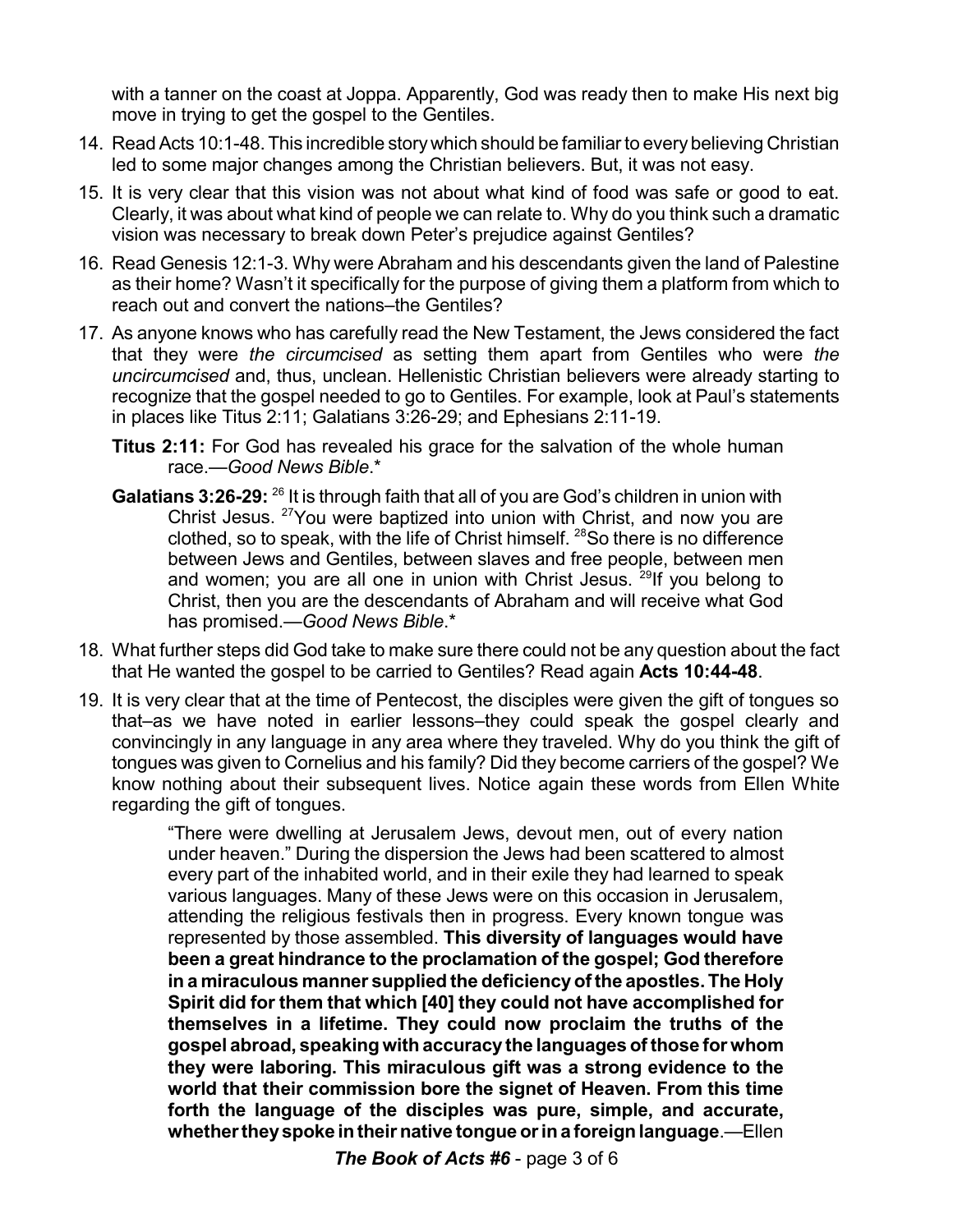G. White, *Acts of the Apostles*\* 39.2-40.0. [Bold type is added.]

- 20. It should not be a surprise to anyone who understands Jewish prejudices to recognize that once Peter returned to Jerusalem, there was a big uproar. Review Peter's account of his experience as recorded in Acts 11:1-18. Peter had six believers to confirm what he said.
- 21. This experience recognizing that the Holy Spirit had actually come upon Cornelius and his family in such a remarkable way should have eliminated Jewish prejudice. But, it was not so. They initially seemed to agree that "God had given to the Gentiles also the opportunity to repent to live!" (Acts 11:18, *GNB*\*)
- 22. Read Acts 11:19-21: <sup>19</sup>Some of the believers who were scattered by the persecution which took place when Stephen was killed went as far as Phoenicia, Cyprus, and Antioch, **telling the message to Jews only**. <sup>20</sup>But other believers, who were from Cyprus and Cyrene, went to Antioch and proclaimed the message to Gentiles also, telling them the Good News about the Lord Jesus. <sup>21</sup>The Lord's power was with them, and a great number of people believed and turned to the Lord.—*Good News Bible*.\* [Bold type is added.]
- 23. So, how did the gospel really start moving among Gentiles?
- 24. Dr. Luke, himself a Greek Gentile, did something interesting in Acts 11. He moved from this story recounting Jewish prejudice directly to the story of what was happening in Antioch where Hellenistic Christian believers from Cyprus and Libya (Cyrene) had gone to Antioch and **began to openly preach the gospel to Gentiles**. We do not even know the names of those first Christian missionaries to Gentiles.

**The time had come for an entirely new phase of work to be entered upon by the church of Christ. The door that many of the Jewish converts had closed againstthe Gentiles wasnow tobe thrown open. And the Gentiles who accepted the gospel were to be regarded as on an equality with the Jewish disciples, without the necessity of observing the rite of circumcision**.—Ellen G. White, *The Acts of the Apostles*\* 136.2. [Bold type is added.]

- 25. The church at Antioch became a great center for the Christian church. As the gospel was growing rapidly in Antioch, the Christian leaders at Jerusalem sent Barnabas to find out what was happening. Barnabas, after helping in that great growth for a while, recognized that he needed more help; he went to Tarsus, which was not far away, to recruit Paul. Thus was formed the first great evangelistic duo for those famous missionary trips involving Paul.
- 26. Why do you suppose we have the note in Acts 11:26 that it was at Antioch that the believers were first called *Christians*? Antioch was the third largest city in the Roman Empire after Rome and Alexandria in Egypt. It was a thriving city near the coast in Syria. People from all over the civilized world went there. As the gospel was widely preached to people from all kinds of backgrounds including many Gentiles, those who opposed the growth of the Christian church began mocking these new "Christians" who, they claimed, were following a dead man who was crucified as a traitor to the Roman government!
- 27. Earlier in the book of Acts, we find believers referred to as *brethren*, (Acts 1:16) *disciples*, (Acts 6:1) even *saints*. (Acts 9:13) But, it was at Antioch that they were first called *Christians*. In our day, of course, Christians are known around the world. By the time of the writing of the book of Acts, Christianity was widely recognized. (Acts 26:28)
- 28. What does it mean to you today to be called a Christian? Do you hide your Christianity? Do you actually live a life that is different in some distinct ways because you are a Christian? If you were put on trial for being a faithful Seventh-day Adventist Christian, would there be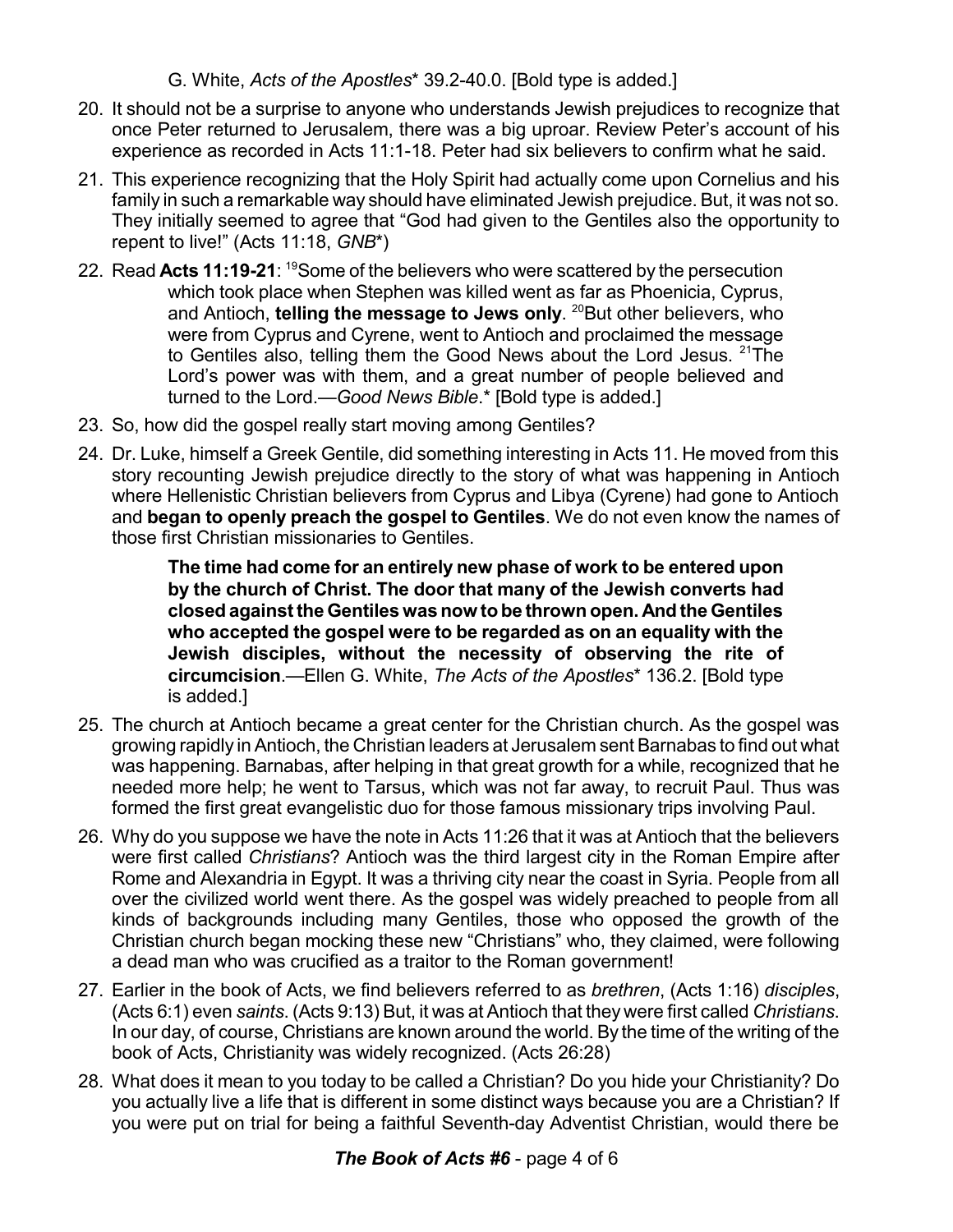enough evidence to convict you?

- 29. Are Christians and Christian standards respected in our world today? Societies in the socalled western or developed world are racing to rid themselves of Christian standards in every way possible. The communist world has done everything possible for years to eliminate Christian ideas, beliefs, and standards.Authorities in Muslimand even Hindu areas are persecuting Christians every day.
- 30. Read Acts 12:1-18. In this chapter we come to the end of the discussion of Peter in the book of Acts. King Herod tried to endear himself to Jews in general, but especially to the Pharisees, by persecuting Christians. Initially, he arrested James, the brother of John, and had him beheaded. Thus, James became the first of the disciples to be martyred. Then, he arrested Peter. Peter was kept in prison until the feast of unleavened bread was over; at that time, Herod was hoping to make a major event out of the killing of Peter.
- 31. As you can imagine, the Christians in and around Jerusalem were praying earnestly for Peter's release. Read Acts 12:6-19.
- 32. This was not the first time Peter had been miraculously released from prison. This King Herod was Agrippa I, the grandson of Herod, the Great, who had tried to kill Jesus when He was still a baby. He ruled in Judea from A.D. 40-44. From what we know about Agrippa I from extra-biblical sources, the fact that he tried to ingratiate himself to the Jewish people by killing Christians fits perfectly. No doubt, Agrippa already knew that Peter had been freed from prison earlier. (Acts 5:17-20) That is probably why he took such extreme precautions to make sure that Peter did not escape from his custody!
- 33. This precaution by Agrippa served only to demonstrate, once again, the superiority of God's abilities in caring for those who are His faithful followers. The release of Peter from prison led to great rejoicing among the Christians in Jerusalem. But, Peter needed to leave that area immediately to prevent being re-arrested.
- 34. In the book of Acts, Dr. Luke followed that story with an account of what happened to Herod Agrippa shortly thereafter. Read Acts 12:20-23. This should have been a warning to those who wanted to try to stamp out Christianity in Judea.
- 35. So, what have we learned from these brief accounts about the work of Peter in Judea?

"In the tenth chapter of Acts we have still another instance of the ministration of heavenly angels, resulting in the conversion of Cornelius and his company. Let these chapters [8-10] be read, and receive special attention. In them we see that heaven is much nearer to the Christian who is engaged in the work of soulsaving than many suppose. We should learn through them also the lesson of God's regard for every human being, and that each should treat his fellow man as one of the Lord's instrumentalities forthe accomplishment of His work in the earth."—Ellen G. White Comments, *The SDA Bible Commentary*, vol. 6, p. 1059.2.—[as quoted in *Adult Sabbath School Bible Study Guide*\* for Friday, August 10 including brackets and content in brackets.]

- 36. Do we have cultural, social, political, or linguistic barriers that lead to tensions between groups and prevent us from freely spreading the gospel today? Do such barriers exist in the Christian church today? What has God done to remove such barriers in our day?
- 37. In studying the experience of Peter in this lesson, we need to remind ourselves of Peter's previous experiences with Jesus. Peter was always the outspoken one among the disciples. As recorded in Matthew 16, it was Peter who spoke up on behalf of the other disciples and declared: "You are the Messiah, the son of the living God." (Matthew 16:16, *GNB*\*) And he was commended by Jesus for those words. But, Jesus correctly recognized that Peter was *The Book of Acts #6* - page 5 of 6